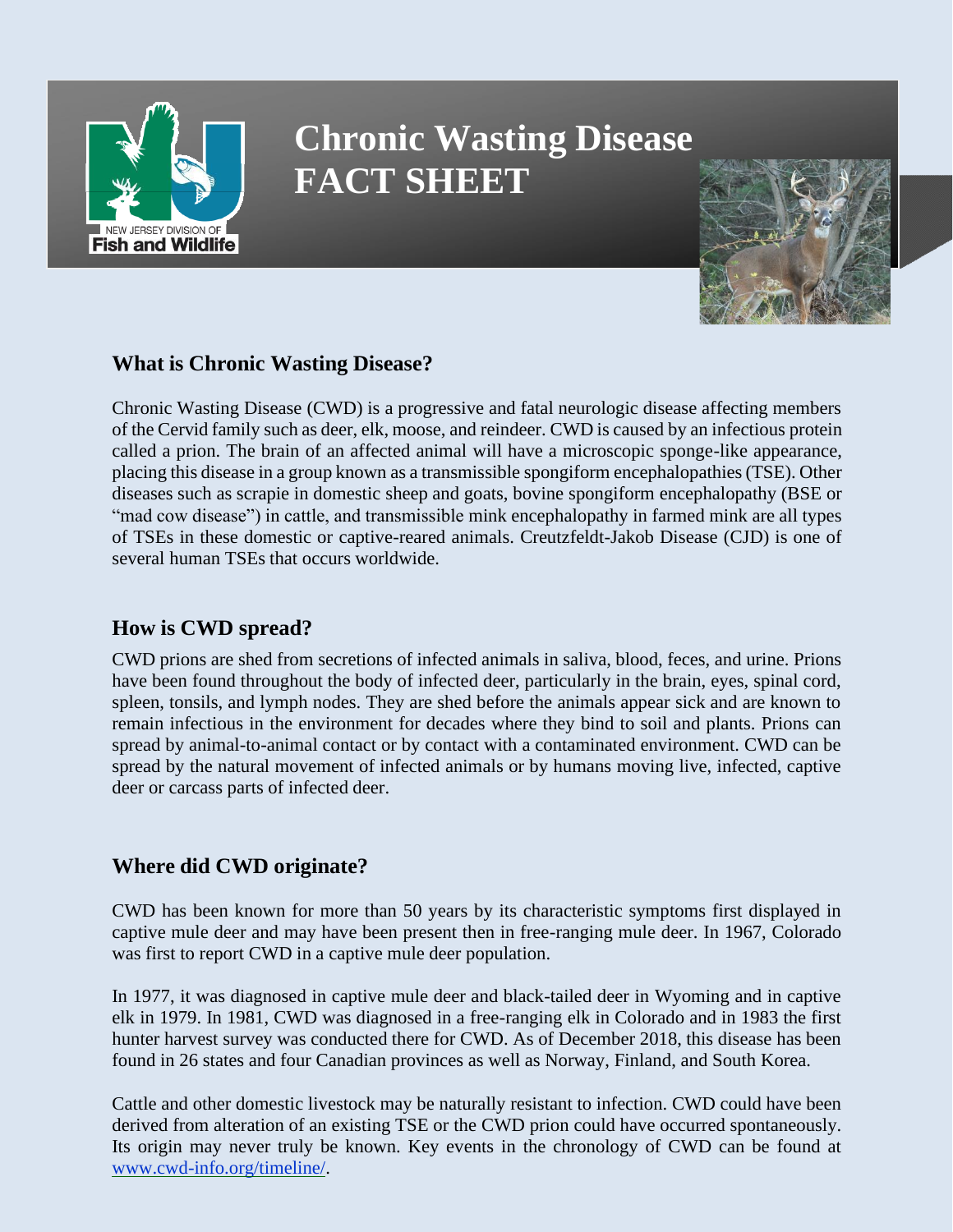# **How close is CWD to New Jersey?**

CWD was discovered in New York in 2005 at two captive deer facilities and in nearby wild whitetailed deer. Since then, surveillance testing by the New York Department of Environmental Conservation has revealed no CWD-positive animals.

Pennsylvania's first discovery of CWD occurred in 2012, where it was detected in a captive deer facility in Adams County. A few months later, the disease was found in free-ranging deer in Blair and Bedford counties. Additional counties have been added with dozens more CWD-positive captive and free-ranging deer identified. The closest known incidence of CWD in Pennsylvania is in Lancaster County. When CWD is detected in a new area, the Pennsylvania Game Commission responds by designating a Disease Management Area where special rules apply regarding the hunting and feeding of deer.

West Virginia first detected CWD in 2005. Virginia's Department of Game and Inland Fisheries detected the disease in 2009. During the first few years of Virginia's CWD outbreak, infected deer were found close to the West Virginia state line. In 2013 and 2014, infected deer were found several miles southeast of the established cluster. Since then, the disease has spread along the Virginia-West Virginia state line. CWD was detected for the first time in Maryland from a hunterharvested deer in 2010.

## **Is CWD in New Jersey?**

As of January 2021, New Jersey has tested a total of 9,842 free-ranging white-tailed deer, 156 captive white-tailed deer, and 17 captive exotic cervids. *All samples to date have been negative for the CWD prion*. For more information on New Jersey's CWD sampling, visit [www.NJFishandWildlife.com/cwdinfo.htm.](http://www.njfishandwildlife.com/cwdinfo.htm)

# **Where is CWD?**

Information on the current distribution of CWD in North America can be found here: [www.usgs.gov/media/images/distribution-chronic-wasting-disease-north-america-0](https://www.usgs.gov/media/images/distribution-chronic-wasting-disease-north-america-0)

### **Can humans get CWD?**

**No cases of human disease have been linked to CWD in deer.** It's important to remember that animals from known CWD regions in the Western United States have been in the human foodchain for decades without a known case of related human illness. In Colorado, no cases of CWD or Creutzfeldt-Jakob Disease (a human-prion disease) have been found in people or cattle living in the CWD-infected area despite more than 20 years of monitoring.

Epidemiologists with the Center for Disease Control and Prevention (CDC) have conducted extensive studies into the potential for human risk from CWD. No association has been identified between human neurological disease and CWD. Conclusion: there is no evidence that CWD is linked to disease in humans.

However, the CDC and the World Health Organization recommends not eating meat from any apparently sick deer, elk, or any animal found dead or known to be positive for CWD. Also, as a precaution in areas where CWD has been identified, hunters are advised not to eat tissues known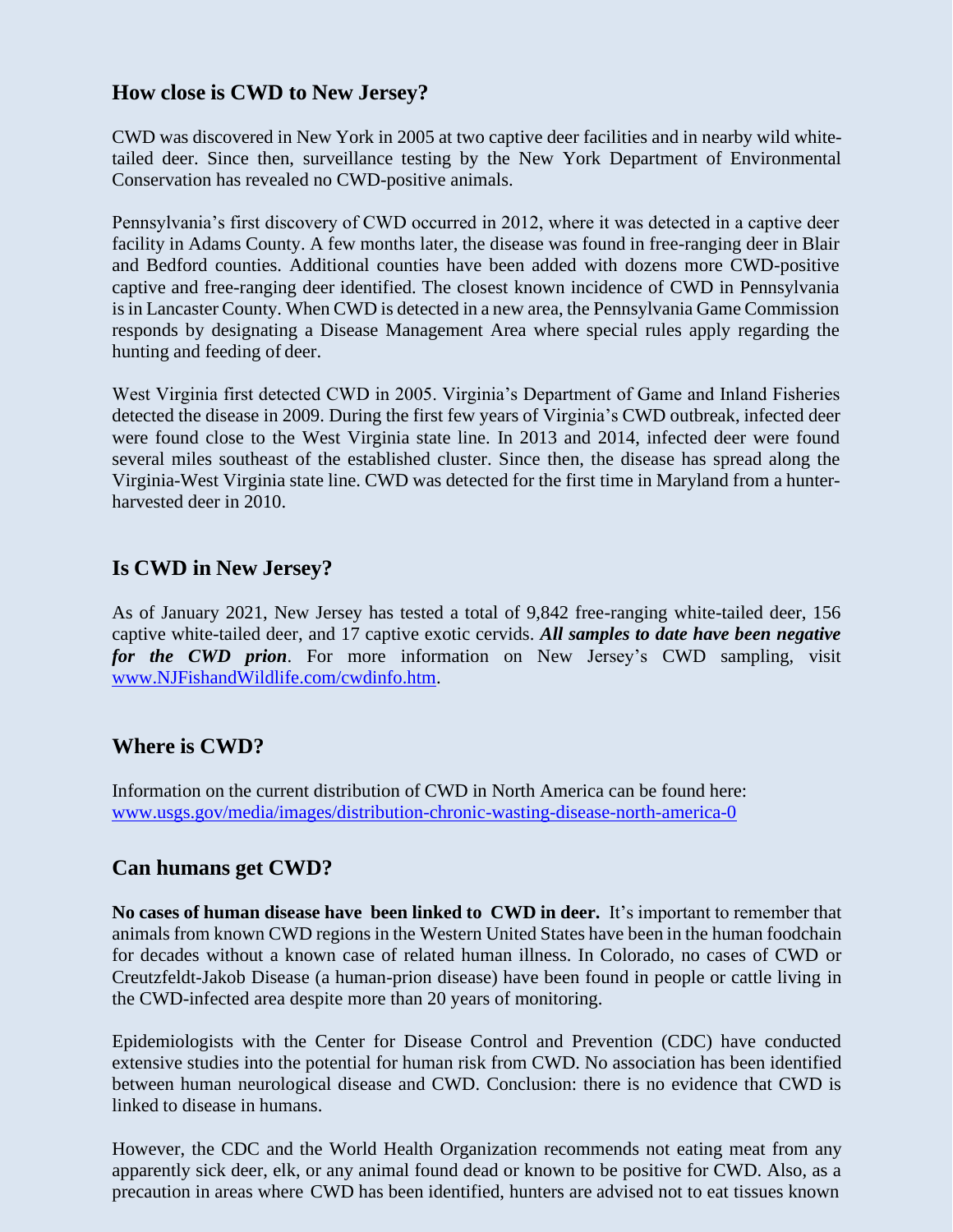to harbor CWD prions (lymph nodes, tonsils, spleen, pancreas, brain, and spinal cord) and to "bone out" the meat before transporting. Hunters should be aware of and comply with each state's mandatory sampling requirements, bag limits, and seasons along with carcass movement restrictions before hunting outside of New Jersey.

#### **What do CWD infected animals look like?**

Chronic wasting disease has an extended incubation period averaging 18–24 months between infection and the onset of noticeable signs. During this time frame animals look and act normal. The most obvious sign of CWD is progressive weight loss. Although the clinical signs are not unique to this disease, loss of body weight, even as the deer or elk continues to eat, is typical. The animals may walk in the same short path repeatedly. They may be slightly unsteady, standing with legs separated wider than normal and may show a subtle head tremor. Symptomatic animals may be found near streams or ponds due to excessive thirst. At times they may appear sleepy, unresponsive, or may carry their head down with ears lowered. Increased salivation, drinking, and urination may also occur. Months to years usually pass from when the animal is infected to when it shows these signs, which have not been observed in deer younger than 17 months. Once the signs develop, they usually last for months. Occasionally, death occurswithin a few days.

#### **How does the New Jersey Division of Fish and Wildlife test for CWD?**

Currently, post-mortem examination and sampling of retropharyngeal lymph nodes (found in the back of the throat) is the most reliable way to diagnose CWD in white-tailed deer. There is no live test available for CWD. Microscopic brain examination of deer that died from CWD reveals the typical sponge-like changes. Special chemical stains applied to specific animal tissues will reveal the presence of CWD prions in infected deer. Prion-specific stains also have been used to detect the CWD prion in biopsy samples of tonsils and rectal mucosa from live deer and elk, but these tests require anesthetizing the animal and lack the sensitivity that a lethal sample provides.

New Jersey tests a random sampling of hunter-harvested deer every year, along with testing any suspect symptomatic wild or captive deer plus all illegally imported captive deer of unknown origin or from CWD-endemic states.

### **Can CWD be eliminated?**

Unfortunately, once CWD has become established in a deer population elimination of CWD is unlikely. Prions are extremely resistant to normal disinfection procedures that kill most infectious microbes like bacteria or viruses. Prions can remain infectious for years in the environment. Management of affected deer populations is focused on preventing or minimizing spread of the prion to reduce the impacts of CWD.

#### **How can CWD be prevented or controlled?**

Preventing CWD from entering New Jersey is the Division of Fish and Wildlife's primary focus. The most appropriate strategies include surveillance for the prion in deer, limiting movement of captive or infected animals, and euthanizing known infected captive herds. In June 2012, the U.S. Department of Agriculture announced an interim final rule to establish a national CWD herd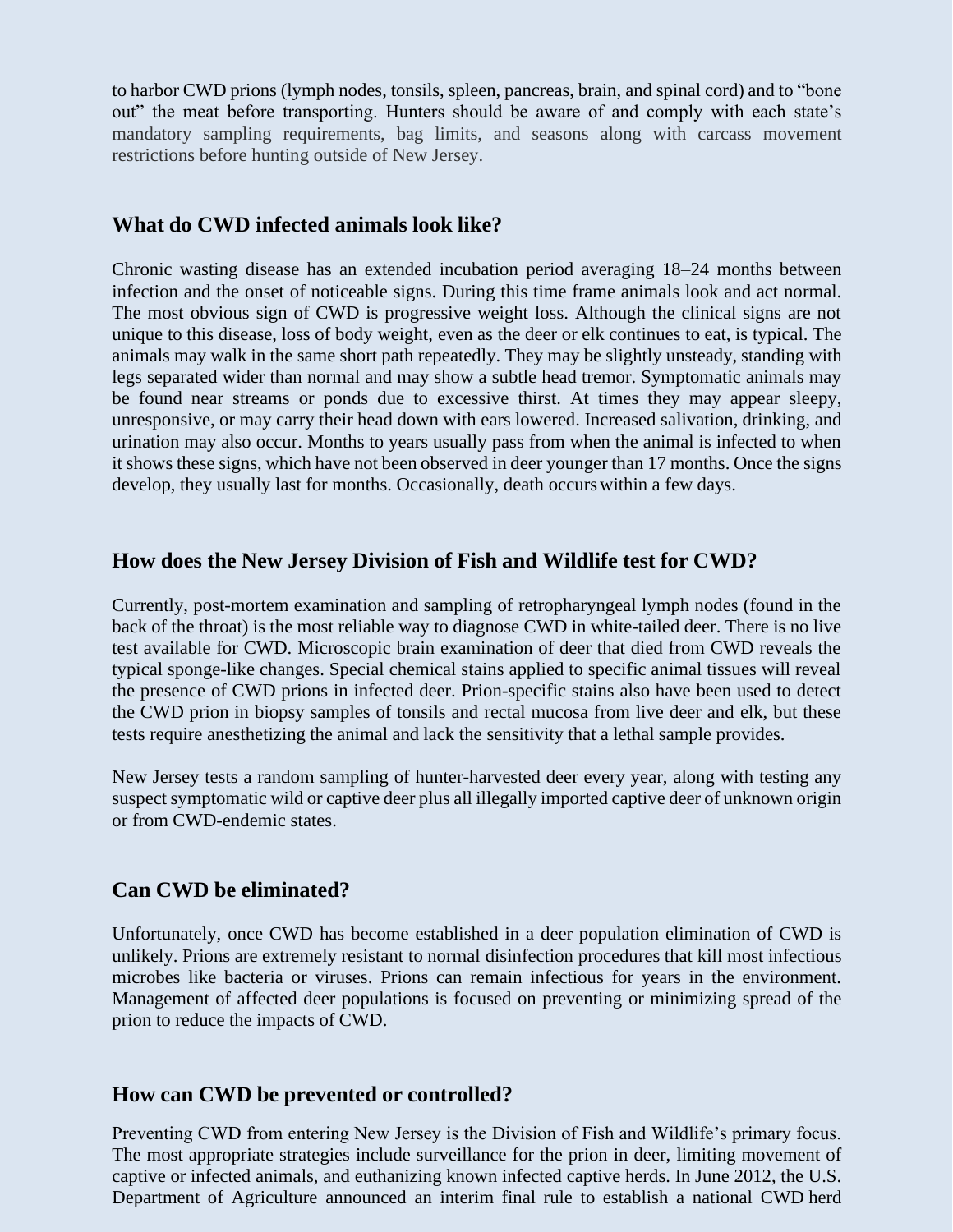certification program for use in declaring a captive herd free of CWD. Unfortunately, the criteria used to confer "CWD-free" status on a herd with five-years of zero detection of CWD positive animals has proven to be impractical, as the incubation period for CWD can be very long. Many "CWD-free" certified herds have been found later to have the disease.

New Jersey has banned the importation of live cervids since 2002. Following NJ's CWD regulations will assist in the prevention of the spread of CWD into NJ.

Active surveillance, through sampling hunter-killed deer, and passive surveillance, through submissions of sick deer to Fish and Wildlife's Office of Fish and Wildlife Health and Forensics, are essential to monitor the CWD threat to New Jersey.

# **How can YOU help?**

- **DO NOT** import any live deer into New Jersey.
- Immediately report any deer displaying symptoms of CWD (accurately document the location of the animal, record GPS coordinates, if possible, take pictures if possible) either to Division of Fish and Wildlife's Office of Fish and Wildlife Health and Forensics at 908- 735-6398, a regional Division law enforcement office, a Division Deer Biologist (see phone numbers below). One of the most important ways of stopping the spread of CWD is early detection, so your reports of potentially sick deer are critically important to NJ's disease monitoring efforts!

# **What are the regulatory requirements for hunters?**

#### **Whole Carcass Ban:**

Effective May 10, 2021, Hunters are banned from bringing a whole carcass or non-taxidermied head from any member of the Cervidae family (including but not limited to white-tailed deer, black-tailed deer, mule deer, elk, red deer, moose, sika deer, caribou and reindeer) into New Jersey from ANY other state or country. ONLY completely boned-out meat (meat with all bones removed), cleaned skullcaps and hides, shed antlers, and clean upper canine teeth may be brought into New Jersey. Hunters **must** bone out the meat while being sure to leave behind the brain, spinal cord, and lymph nodes which may harbor infectious prions.

The following deer parts are allowed into New Jersey:

- Cut and wrapped meat (either commercially or privately)
- Quarters or other meat portions to which no part of the spinal column is attached
- Deboned meat ALL bones must be removed
- Hides with no head attached
- Finished taxidermy heads
- Antlers with no attached tissue
- Clean skull plates with no attached lymphoid or brain tissue
- Clean skulls with no attached lymphoid or brain tissue
- Upper canine teeth (also known as buglers, whistlers or ivories)

Skull plates, antlers or skulls from which residual brain tissue has been removed should be soaked in a 30 percent Clorox solution for 15 minutes to destroy the prions. A deer carcass with meat removed must be bagged and disposed of in the trash rather than discarded in the field where deer may have contact with the remains.